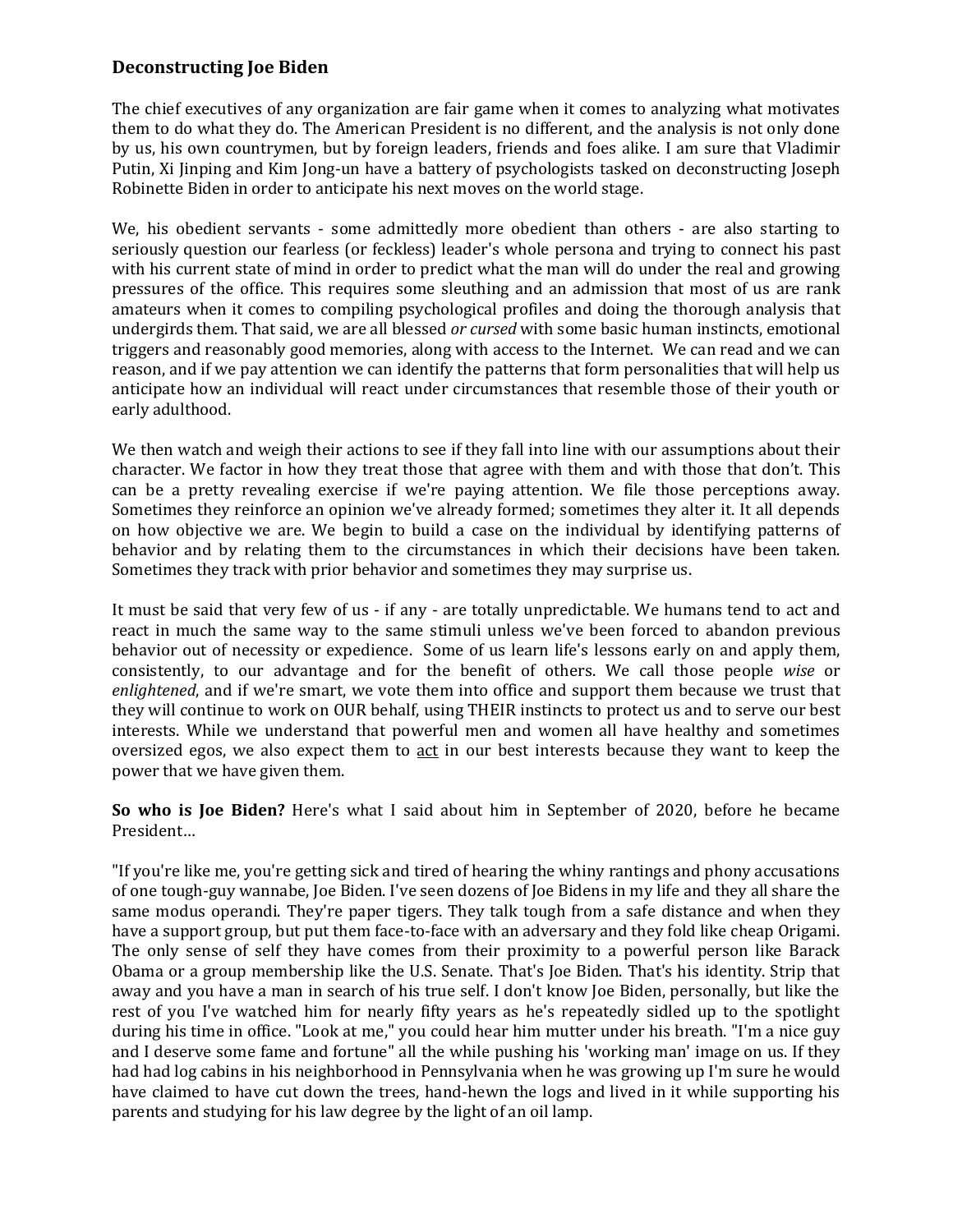Joe Biden thinks he is a combination of John L. Lewis (the former head of the miners' union), John Henry (the Black steel-driving man) and John F. Kennedy (America's 35th President).

He suffers from an addiction to power and romanticism and has become convinced of his own destiny for greatness by others in his party. He was used by Barack Obama who needed to find a non-threatening White politician with a bland resume to be his Vice-President, somebody who would assure moderate Democrats and Independents that he (Obama) wasn't some sort of reincarnation of Huey Newton or Bobby Seale. He is continuing to be used by the Democratic Party as the anti-venom for the snake bite of Donald Trump. (Pity that Joe doesn't realize it.) What he DOES realize is that he has never had real power before and that he is now closer than he's ever been to getting it and THAT is enough to make him ignore the motives of those who are pulling his strings. In short, he truly believes that once he has power he can convince those who are manipulating him that he can't be manipulated. This is a fatal error of judgment and one that will destroy the implicit agreement of power-sharing made by Biden and those around him. It will poison the office of President and put all of us at risk.

## *What can we expect in a country ruled by Joe Biden and the Democrats in 2021? Buckle up. This could be a dangerous ride. Let's take the most pressing issues of our day.*

On the subject of law and order, Biden will remove any/all National Guard troops and Federal officers from cities currently under siege. He will put his VP (the former top cop of California, Kamala Harris) in charge of his new Equitable Law and Order Plan for America. This will be both a test for Harris to see if she can handle the job while not taking too much credit for it AND a way to keep Joe insulated from too much criticism if it fails. He will form a new Council for Racial Fairness and cherry-pick the members so as to appease the growing Black Lives Matter Movement and mitigate Antifa's negative influence. Key Democrat-run State Governors will also be on the council as will members of the Congressional Black Caucus.

On the Covid-19 pandemic, Biden will bring in new 'experts' among them Ezekiel Emanuel (physician and Rahm Emanuel's brother) to spearhead a new 'Fight Covid' initiative that will include a national mandate for mask-wearing and vaccinations. Anyone opposing this initiative will be painted as 'unpatriotic' by the sympathetic pro-Democrat media. Biden will single out certain Governors for 'protecting their citizens' and create a new 'medal of freedom' and award it to them for their foresight and tenacity in the struggle for America's health. Michigan's Governor Witmer will be one of the recipients.

-

-

-

On immigration, Biden will browbeat the Senate (which will hopefully still be in Republican hands) to yield to a 'true American immigration policy' that will include a 100% amnesty for all 'Dreamers' and immediate citizenship rights for them along with conditional citizenship for their parents. He will instruct a total stop to all wall-building along the southern border and push for the issuance of 'green cards' for all illegal immigrants currently in the country. This will anger all Republicans, but Biden is looking to the 2024 election and the Hispanic vote to put the Democrats over the top again. -

On Supreme Court nominations, Justice Ruth Bader Ginsburg will announce her retirement in February and Biden will put Merrick Garland's name forward as his nominee for the High Court. He is risking nothing with this nomination, because it was put forward by Barack Obama before, and if it is voted down by the Republican-dominated Senate, it will be considered a defeat for Obama and not for Joe Biden.

-

On the Second Amendment, Biden will pursue a three-pronged strategy of limiting the power of the gun lobby and of gun owners. He will first encourage states to enact ammunition background checks, levy surcharges on ammunition and push for the elimination of the 'gun show loophole.' He will on his own issue an Executive Order that would limit the number of semi-automatic weapons a person may own starting with a limitation on the number of such weapons that may be purchased within a specific period of time. That will be challenged and go to the Supreme Court, but the damage will be done. He can always come back and work with the Congress to enact legislation that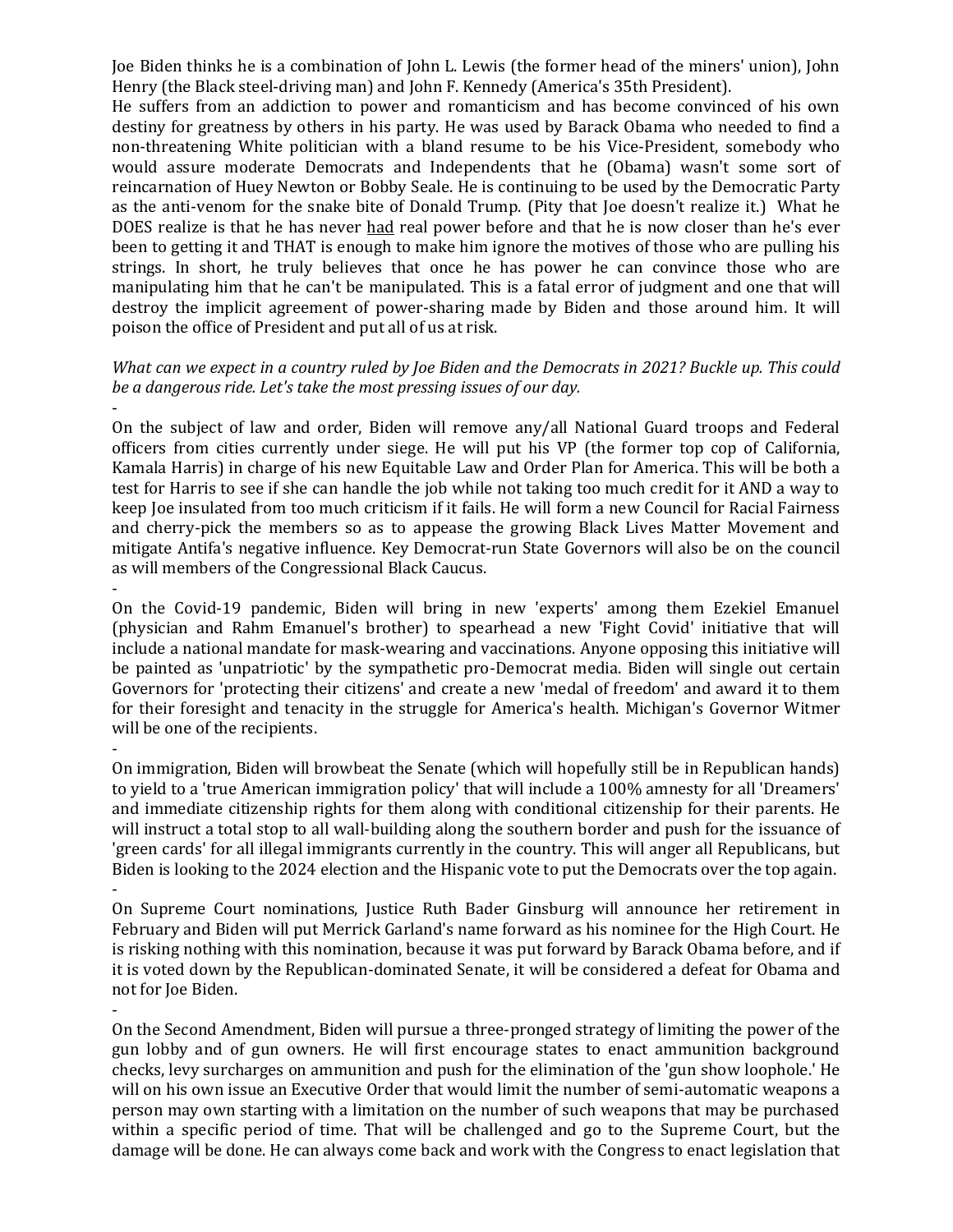will accomplish the same goal. Thirdly, he will encourage the Congress and/or the DOJ to investigate the NRA for subversive activities and to step-up investigations on so-called 'far Right' 2nd Amendment protection organizations. Rich philanthropists will take their cue to donate millions of dollars to anti-gun groups in an effort to support the Biden Administration in this effort which will be headed by former Congressman from Texas, Robert 'Beto' O'Rourke. -

On income equality, the Biden Administration will revive the pursuit of the *new and improved* Equal Rights Amendment and begin a dialogue on how to 'level the economic playing field' for disadvantaged American citizens under that rubric. Biden will also propose a major increase in the tax on capital gains and a higher standard income tax deduction for low income earners.

On trade compacts, Biden will continue to use the Trump model but will increase penalties for companies investing in manufacturing overseas and reward those that bring jobs back. He will set up a commission and get major labor unions to join with the objective to tighten workplace regulations in those factories along the southern border under the USMCA and for those U.S. facilities overseas.

-

-

On the environment, he will re-enter (with Congress' help) the Paris Climate Accords and re-impose strict air and water quality standards where they have been loosened by the Trump Administration. He will establish a new 'Protect America's Nature' corps of volunteers to be watchdogs over industry, partnering with environmental NGOs. He will pressure industries depending on America's forests to pay surcharges for logging, paper/pulp production, etc., the money going to states like California to top up their forest fire reserve funds. -

On energy, he will undo all Trump Executive Orders that allowed for easier oil and gas drilling permitting and he will set up a working group to 'study' the effects and impact of fracking BEFORE he actually attempts to forbid it knowing that it will harm certain states' that voted for him like Pennsylvania. The same will be true of coal mining. He will create a national 'Go Natural' (meaning non-fossil fuel) energy campaign and offer federal rebates to states that offer their own rebates on installation of solar arrays and wind-power projects. He will review CAFÉ or fuel efficiency standards for the auto industry and pressure the big three automakers to accelerate their plans for rolling out electric and hybrid autos. No 'cash for clunkers,' instead penalties for internal combustion engine driving by all of us by 2030.

On education, he will bow to the pressure of the teachers' unions and allocate special federal funds for public schools but not for private schools or charter schools. Owing to the experience with long distance learning during the Coronavirus pandemic, Biden will enlist the help of Microsoft, Apple and Google and social media platform companies (which all helped get him elected) to establish a new nationwide long distance learning regimen that would pump millions of federal dollars into experimental educational programs and purchase millions of computers for schools. The Biden Administration would 'forgive' the indebtedness of college students through a new program of 'workfare' whereby students would get federal jobs with federal pay for a two-year period while their student debt was being eliminated. This would ensure a powerful voting bloc of new younger voters for the Democrats in the 2022 mid-terms and the 2024 Presidential Election.

-

-

On healthcare, Biden would work with Senator Bernie Sanders and Elizabeth Warren to 'tweak' the current healthcare insurance system to give insurance premium rebates for economicallydisadvantaged families until a more permanent fix to healthcare insurance is found. This would include pushing for a 'Medicare for all' option for all American citizens AND for all non-citizens as well. Pressure would be kept up on pharmaceutical companies to keep drug prices low in the interim, the thought or implied promise being to the companies that they could raise their prices later, over time.

- On infrastructure, a Biden Administration would rely on the states to take a partnership position in the construction of federal projects using an up-front payment to states' budgets (like the 'shovel